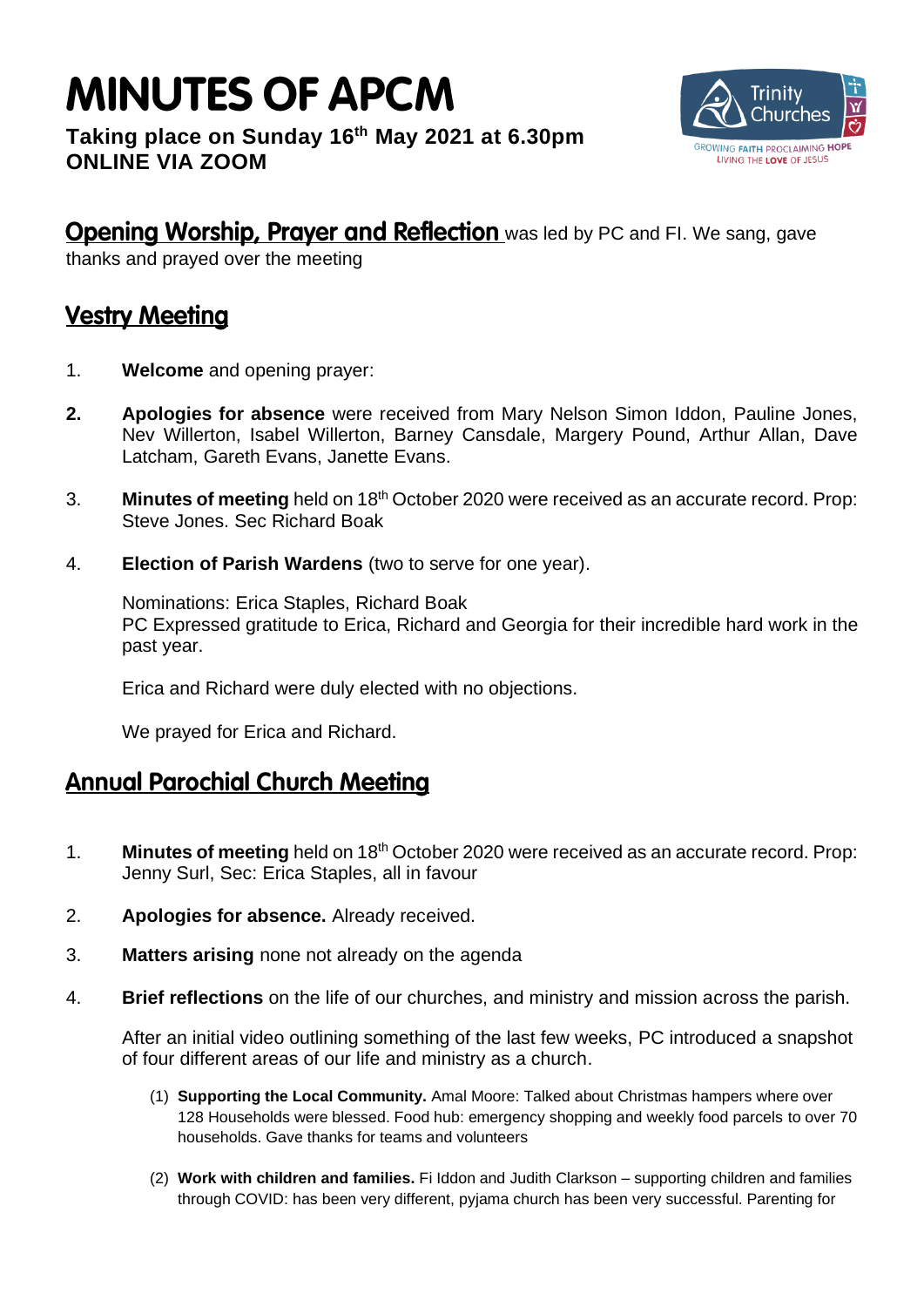faith course. Judith is retiring this Summer, please pray for her and for the process of appointing her successor.

- (3) **Midweek Discipleship**: Holy Spirit, prayer and fellowship, alpha. Wellbeing course was attended by over 50 people each week. More courses are planned.
- (4) **Café Connect and Cloisters Café.** has gone really well. Café opens this week. Lissi Small is standing down at the end of May.
- (5) **Holy Trinity Belle Vue** we have been supporting the work of HTBV for the past 9 months. Verity Lowe, Lay Vice-Chair at HTBV, expressed thanks for the support and encouragement received. Pre-school is going really well, prayers are requested for staff and children and families. Small community, spinning many plates at the moment - prayers are gratefully welcome.

Questions were invited in response to this, including:

- $\circ$  Flowers in church Judith and flower team have been amazing, thanks expressed to them.
- o The importance of intergenerational ministry and worship
- o Affirmation of the beautiful display board in Café Connect
- o What will church look like going forward? We need to walk at a pace that honours all, and see what comes up, being alert for new ideas.
- o How do we keep everything going when things go back to normal? Again, it's about gauging the best way to do this as we go.
- $\circ$  Cloisters Café shall we continue? We are exploring this now and hope to have news soon.
- o Would be good to keep in touch with small groups of individuals, this is a congregational thing
- 5. A report from the **Electoral Roll Officer**: Ann Peppiatt reported that the latest electoral roll has 379 members on it; 336 at HTMB,43 at CTK. Sadly ten people had died during this period of the roll, and ten people had joined. The next complete revision is in 2025.
- 6. **Annual Report** for the year 2020, which lays out ministry and mission across the parish

**We received** the Annual Report, Prop: Rachel Wood, Sec: Ann Peppiatt, All in favour

#### 7. **Finances**

JM expressed thanks to William Small for his hard work through this financial year which has been difficult. Parish share was reduced, and costs were minimised as much as possible. The Job Retention scheme has helped (this comes in as grant funding so does not appear as a reduction in salaries) and giving has held up.

- (a) Annual Accounts for 2020, were received. We have not yet received the results of the audit, but PCC will continue to work with the auditors before a submission is made to the Charity Commission.
- (b) Budget for 2021: we had decided not to set a budget because of the changeability of the immediate future, but now that there is some clarity, a budget can be set for the second half. There will certainly be a deficit. Reserves are: unrestricted £177,000. Most losses have been regained which is a blessing.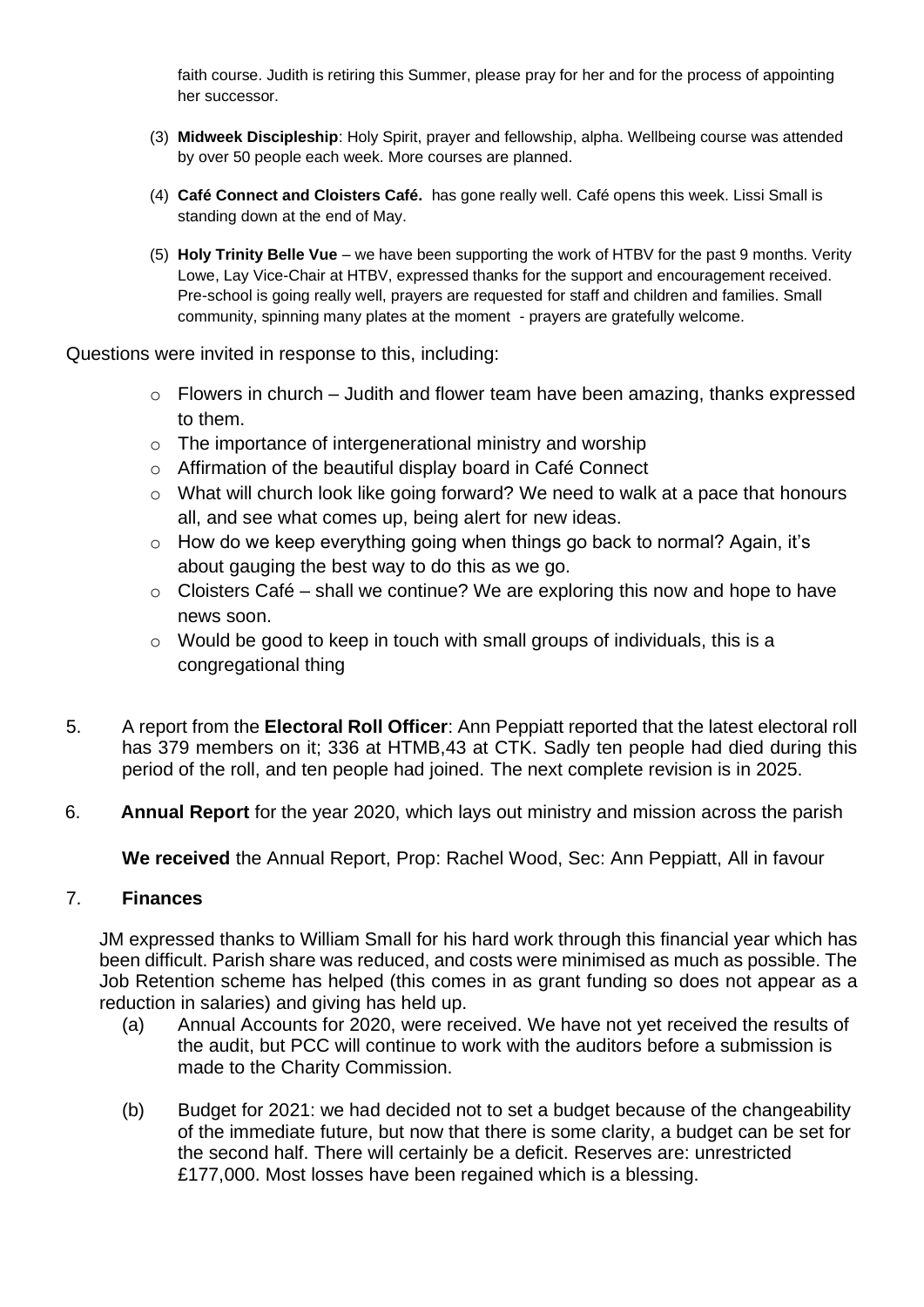(c) Appointment of Independent Examiner (2021), for approval. Jonathan Hill, Lichfield Diocesan Board of Finance. Prop: John Mowbray Sec: Richard Boak, All in favour.

JM, WS and Jenny were thanked for their hard work and perseverance, and to all those whose generosity has been constant. Thanks also to Rob Surl and the stewardship team.

#### 8. **Election of District Churchwardens**

There are no nominations for District Warden at CTK or HT

9. **Election of DCC members** (to also serve on the PCC):

1 (Holy Trinity) Dave Latcham, 1 (Holy Trinity) Sarah Irons 1 (CTK) Olwen Abbott Duly Elected.

#### 10. **Election of Deanery Synod members** (to also serve on the PCC)

1 current vacancy. No one elected.

10. **Looking Ahead:** PC reflected on "He who began a good work in you, will carry it on to completion until the day of Christ Jesus"

- What will our online and in person life look like going forward, particularly at CTK for example? And at the Meet Place?
- We have seen 'good works' across all of our ministries during the pandemic what does completion look like? What do we long for?
- We need to raise our perspective and widen our horizons, staying alert for the new.

We prayed into these things together.

#### 11. **Any other business:**

- **How can we better support HTBV?** This is currently being explored, and we continue to talk to senior colleagues across the diocese about the future direction of travel and our supportive working across Shrewsbury churches.
- **Erica Staples:** expressed grateful thanks to Phil and the staff team on everyone's behalf for their incredible hard work during the pandemic, for being there to lead and encourage us.

#### 12. **Closing prayer: we said the grace together.**